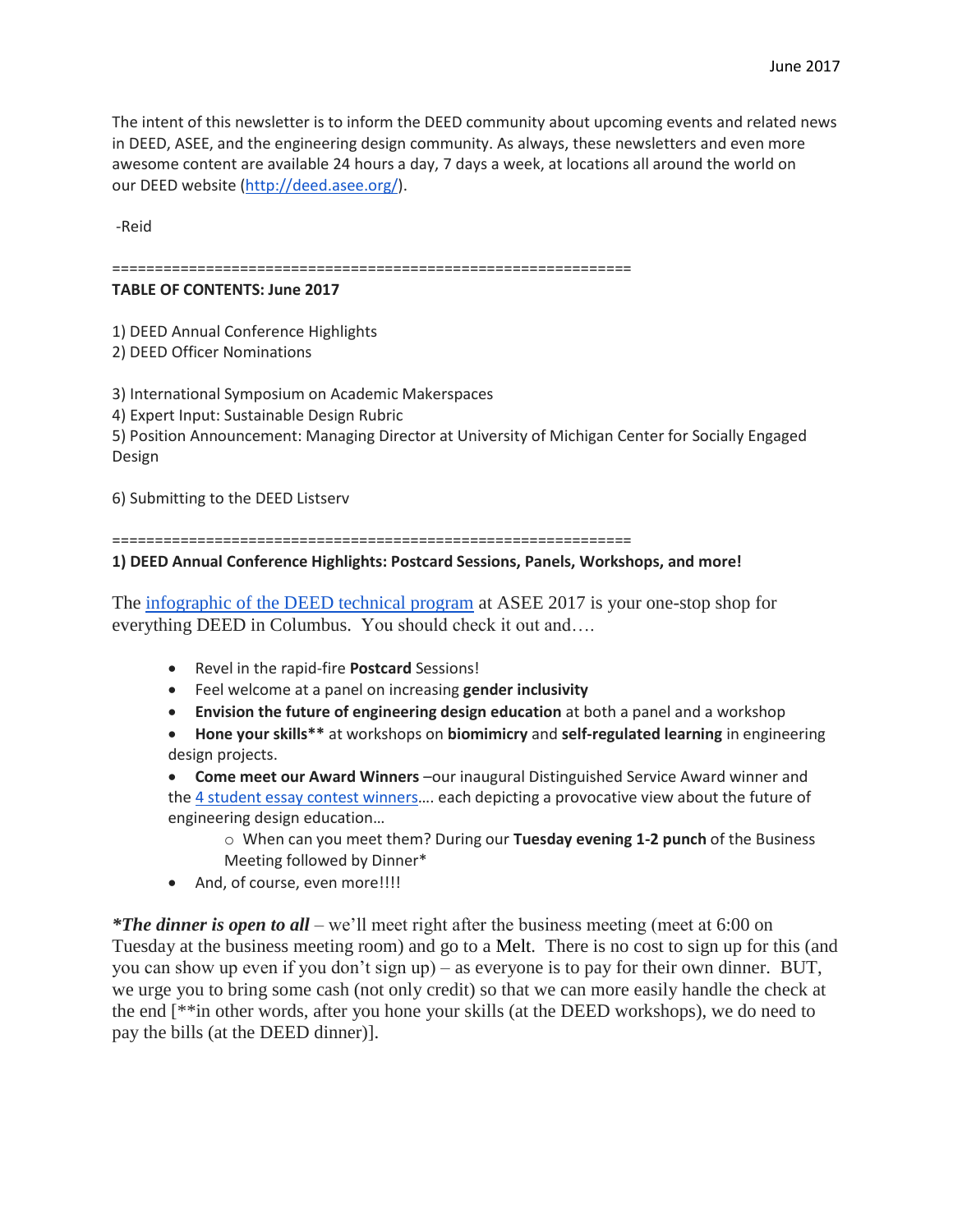=============================================================

## **2) DEED Officer Nominations**

Nominations for DEED Program Chair for ASEE 2019 (Tampa!) and for DEED Directors are being taken now. Please send nominations to Reid Bailey at [rrbailey@virginia.edu.](mailto:rrbailey@virginia.edu)

The DEED Program Chair 2019 will roll into being DEED VP/Treasurer in 2020 and DEED Chair in 2021. DEED Directors are 1-year terms and used to support special projects such as administering the DEED Service Award and the Student Essay Contest.

# =============================================================

### **3) International Symposium on Academic Makerspaces**

The 2<sup>nd</sup> [International Symposium on Academic Makerspaces](https://isam2017.hemi-makers.org/) will be held September 24-27, 2017 at Case Western Reserve University. The symposium joins the people, knowledge & inspiration that fuse to catalyze higher education makerspaces and maximize impact on the student learning experience and professional success. A call for papers/posters for the symposium is posted at [https://isam2017.secure](https://isam2017.secure-platform.com/a)[platform.com/a](https://isam2017.secure-platform.com/a) . More information on the symposium can be found at [https://isam2017.hemi](https://isam2017.hemi-makers.org/)[makers.org/](https://isam2017.hemi-makers.org/) .

#### =============================================================

## **4) Expert Input: Sustainable Design Rubric**

The purpose of this email is to ask for your assistance in the development of a Sustainable Design Rubric. It is our goal to identify criteria that are applicable across engineering disciplines. We believe the resulting rubric will be a valuable tool for student learning and for assessing sustainability-oriented objectives in engineering capstone and design projects. And, we believe it will be a much better tool with your input! Please take a few minutes to provide us your expert judgment following the link below.

If you have any questions or concerns regarding this email or this project, please contact Elise M. Barrella, Ph.D., Department of Engineering, James Madison University at **barrelem@jmu.edu**.

## Link: [http://jmu.co1.qualtrics.com/jfe/form/SV\\_6J4E9V3ClQPiX4N](http://jmu.co1.qualtrics.com/jfe/form/SV_6J4E9V3ClQPiX4N)

Study Information: The rubric work is being completed as part of NSF#1463865 Developing and Assessing Engineering Students' Cognitive Flexibility in the Domain of Sustainable Design. Any opinions, findings, and conclusions or recommendations expressed in this material are those of the authors and do not necessarily reflect the views of the National Science Foundation. This expert panel survey was reviewed and approved by JMU IRB under protocol #15-0584 (see cover letter below).

### =============================================================

**5) Position Announcement: Managing Director at University of Michigan Center for Socially Engaged Design**

A managing director is sought to lead The [Center for Socially Engaged Design](http://csed.engin.umich.edu/) in the University of Michigan College of Engineering. At one of the world's leading research and educational